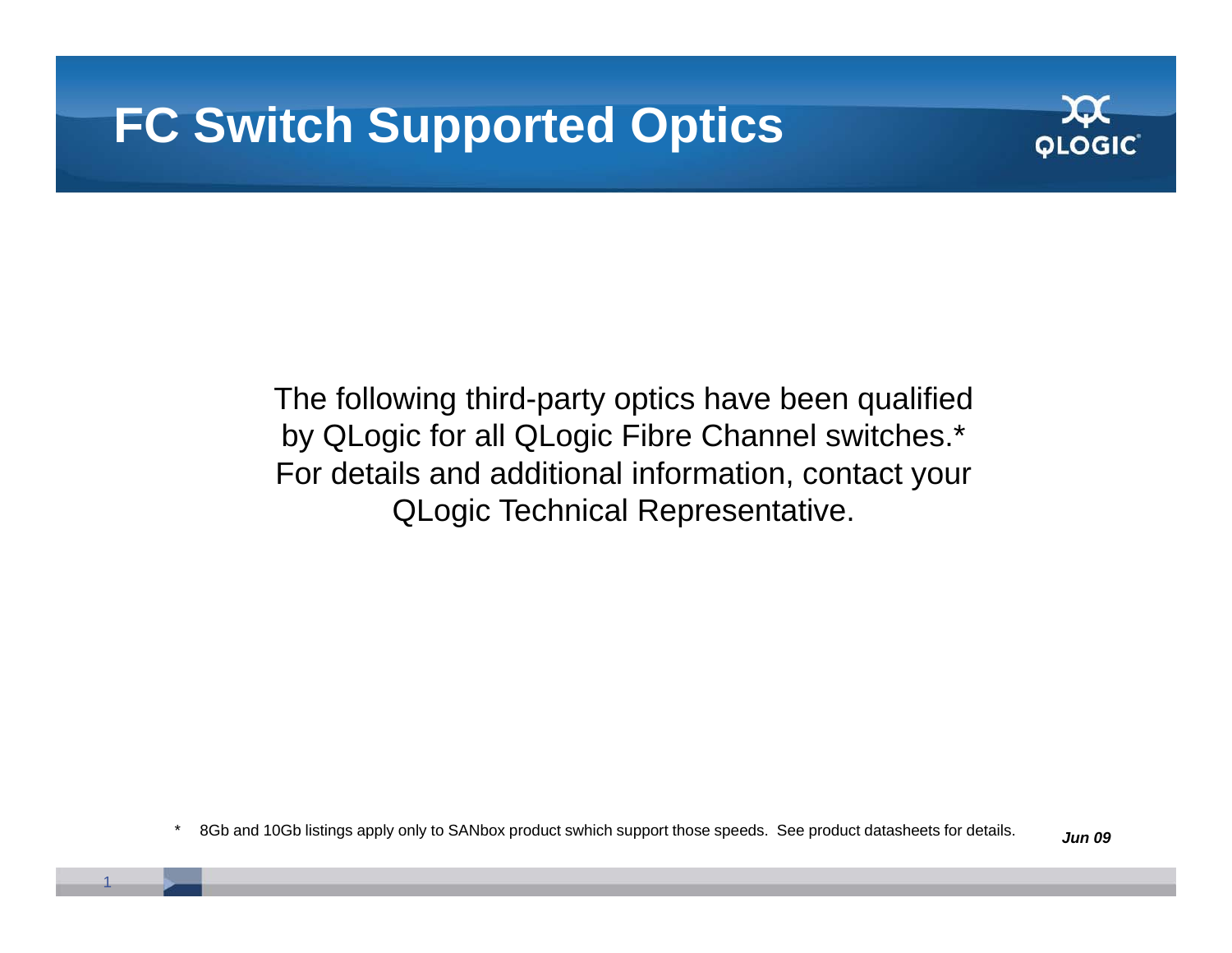## **FC Switch Supported Optics: 4Gb, 2Gb**



| <b>Vendor</b>               | <b>Part number</b>     | <b>RoHS</b>     | <b>Speed</b>    | <b>Type &amp; Max</b><br>Distance* | <b>Rate Select</b> | <b>DDM</b> |  |  |
|-----------------------------|------------------------|-----------------|-----------------|------------------------------------|--------------------|------------|--|--|
| <b>SFP (LC Form Factor)</b> |                        |                 |                 |                                    |                    |            |  |  |
| Avago                       | AFBR-57R5AEZ           | 5               | 4 Gb            | <b>SW 380m</b>                     | <b>No</b>          | <b>Yes</b> |  |  |
|                             | AFBR-57R6AEZ           | 5               | 4 Gb            | <b>SW 380m</b>                     | Yes                | Yes        |  |  |
| <b>Finisar</b>              | FTRJ-8519-3-2.5        | <b>No</b>       | 2 Gb            | <b>SW 500m</b>                     | <b>No</b>          | <b>No</b>  |  |  |
|                             | <b>FTRJ-1319-P1BTL</b> | 5               | 2 <sub>6b</sub> | LW 10km                            | <b>No</b>          | Yes        |  |  |
|                             | <b>FTRJ-8519-P1BNL</b> | 5               | 2 Gb            | <b>SW 500m</b>                     | <b>No</b>          | Yes        |  |  |
|                             | <b>FTLF-8524-P2BNL</b> | 5               | 4 Gb            | <b>SW 380m</b>                     | <b>No</b>          | <b>Yes</b> |  |  |
|                             | FTLF-8524-P2BNV        | 5               | 4 Gb            | <b>SW 380m</b>                     | <b>Yes</b>         | <b>Yes</b> |  |  |
|                             | <b>FTLF-1324-P2BTL</b> | 5               | 4 Gb            | LW 10km                            | <b>No</b>          | Yes        |  |  |
|                             | FTLF1424P2BCR          | 5               | 4 Gb            | LW 10km                            | Yes                | Yes        |  |  |
| <b>Picolight</b>            | PL-XPL-00-S23-28S      |                 | 2 Gb            | <b>SW 500m</b>                     | No                 | <b>No</b>  |  |  |
|                             | PL-XPL-VC-S23-11       |                 | 2 Gb            | <b>SW 500m</b>                     | <b>No</b>          | Yes        |  |  |
|                             | PL-XPL-VC-SG3-22       |                 | 4 Gb            | <b>SW 380m</b>                     | <b>Yes</b>         | Yes        |  |  |
|                             | PLRXPL-VE-SG4-62       | 5               | 4 Gb            | <b>SW 380m</b>                     | Yes                | <b>Yes</b> |  |  |
| <b>JDSU</b>                 | <b>JSP-21S0AA1</b>     |                 | 2 Gb            | <b>SW 500m</b>                     | <b>No</b>          | <b>No</b>  |  |  |
|                             | <b>JSM-42S4AA1</b>     |                 | 4 Gb            | <b>SW 380m</b>                     | <b>Yes</b>         | <b>No</b>  |  |  |
|                             | <b>JSH-42S3AB3</b>     | $6\phantom{1}6$ | 4 Gb            | <b>SW 380m</b>                     | <b>No</b>          | Yes        |  |  |
|                             | <b>JSH-42S4DB3</b>     | 6               | 4 Gb            | <b>SW 380m</b>                     | <b>No</b>          | <b>Yes</b> |  |  |
|                             | <b>JSH-42L3AB3-5</b>   | 6               | 4 Gb            | LW <sub>5km</sub>                  | <b>No</b>          | Yes        |  |  |
|                             | <b>JSH-42L3AB3-20</b>  | 6               | 4 Gb            | LW 20km                            | <b>No</b>          | Yes        |  |  |
| <b>Smart Optics</b>         | SO-SFP-4GFC-50D-Cxx    |                 | 4 Gb            | LW 50km                            | <b>No</b>          | <b>Yes</b> |  |  |

\* Actual distance dependent on optical cable type and number of port buffer credits (contact your QLogic Technical Representative) *Jun 09*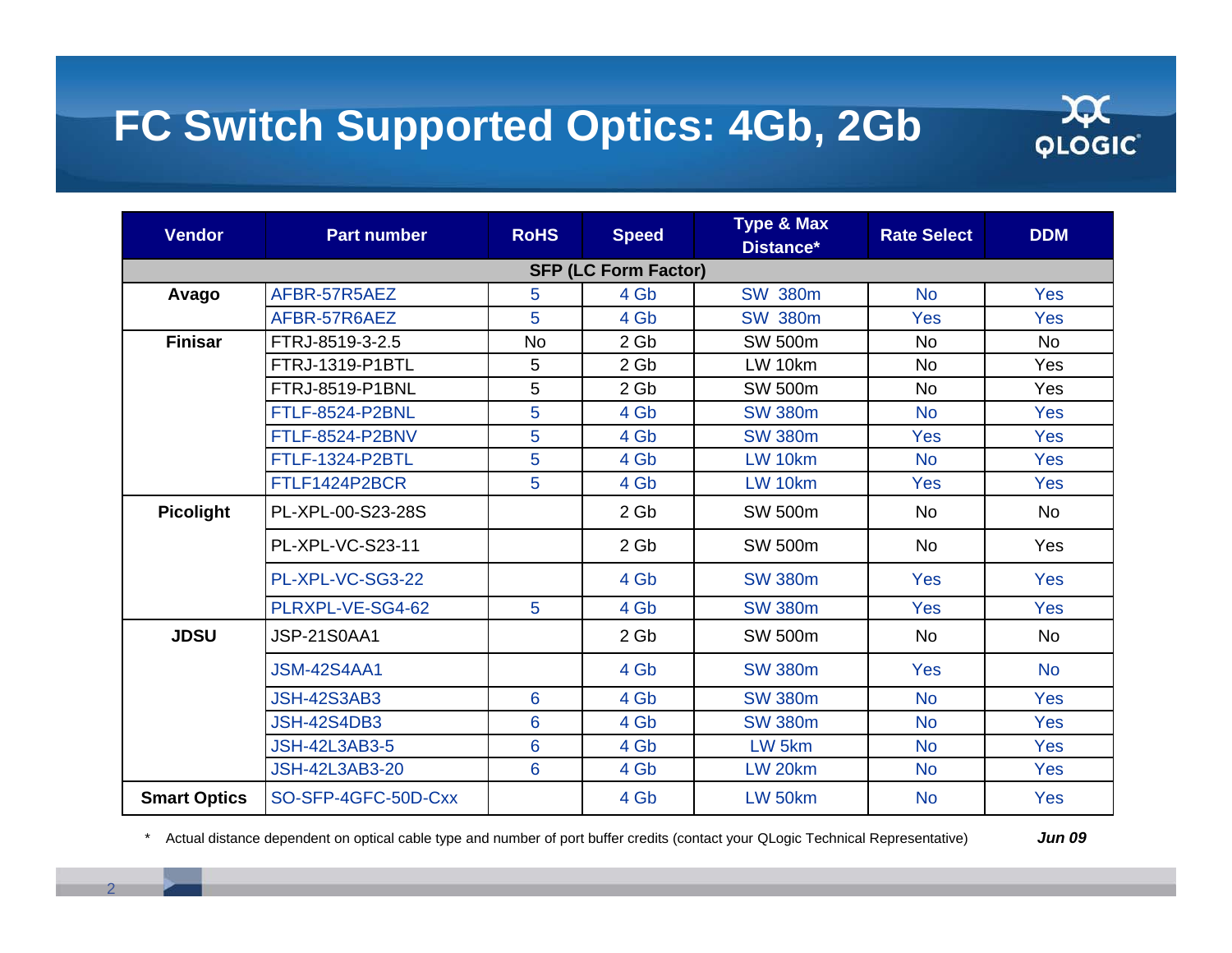## **FC Switch Supported Optics: 8Gb**



| <b>Vendor</b>                 | <b>Part number</b>     | <b>RoHS</b> | <b>Speed</b>    | <b>Type &amp; Max</b><br>Distance* | <b>Rate Select</b> | <b>DDM</b> |  |
|-------------------------------|------------------------|-------------|-----------------|------------------------------------|--------------------|------------|--|
| SFP+ (Limiting / Non-Linear)* |                        |             |                 |                                    |                    |            |  |
| <b>Finisar</b>                | FTLF8528P2BCV-QL       | 6           | 8 Gb            | <b>SW 150m</b>                     | 1pin               | <b>Yes</b> |  |
|                               | FTLF8528P2BCV          | 6           | 8 Gb            | <b>SW 150m</b>                     | 2pin               | <b>Yes</b> |  |
|                               | FTLF1428P2BNV          | 6           | 8 Gb            | $LW$ 10 $km$                       | 2pin               | <b>Yes</b> |  |
| <b>JDSU</b>                   | PLRXPL-VC-SH4-22-N     | 6           | 8 Gb            | <b>SW 150m</b>                     | <b>None</b>        | <b>Yes</b> |  |
|                               | PLRXPL-VC-SH4-21-N     | 6           | 8 Gb            | <b>SW 150m</b>                     | <b>None</b>        | <b>Yes</b> |  |
|                               | PLRXPL-VE(VC)-SH4-23-N | 6           | 8G <sub>b</sub> | <b>SW 150m</b>                     | <b>None</b>        | <b>Yes</b> |  |
| <b>AVAGO</b>                  | AFBR-57D7APZ           | 6           | 8 Gb            | <b>SW 150m</b>                     | <b>None</b>        | <b>Yes</b> |  |
|                               | AFBR-57D5APZ           | 6           | 8 Gb            | <b>SW 150m</b>                     | <b>None</b>        | <b>Yes</b> |  |
|                               | AFBR-57D7APZ           | 6           | 8G <sub>b</sub> | <b>SW 150m</b>                     | <b>None</b>        | <b>Yes</b> |  |
|                               | AFCT-57D5ATPZ          | 6           | 8Gb             | LW 10km                            | <b>None</b>        | <b>Yes</b> |  |

\* Yellow shaded models are new this month.

\* Actual distance dependent on optical cable type and number of port buffer credits (contact your QLogic Technical Representative)

\*\* 8Gb listings apply only to SANbox products which support those speeds. See product datasheets for details.